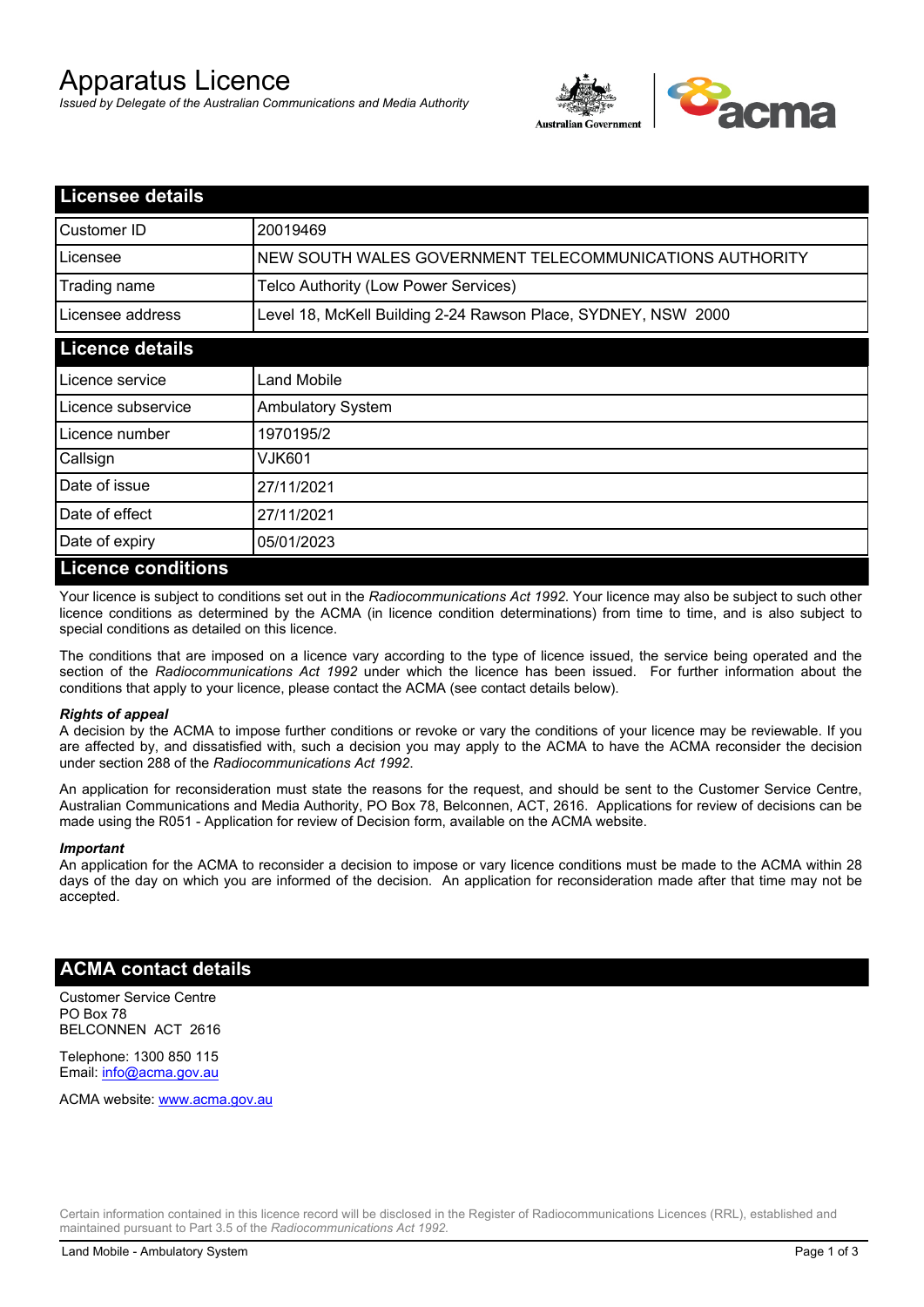# **Advisory Notes applying to licence no.: 1970195/2**

Conditions applicable to the operation of Ambulatory System station(s) authorised under this licence can be found in the Radiocommunications Licence Conditions (Apparatus Licence) Determination and the Radiocommunications Licence Conditions (Land Mobile Licence) Determination. Copies of these determinations are available from the ACMA and from the ACMA home page (www.acma.gov.au).